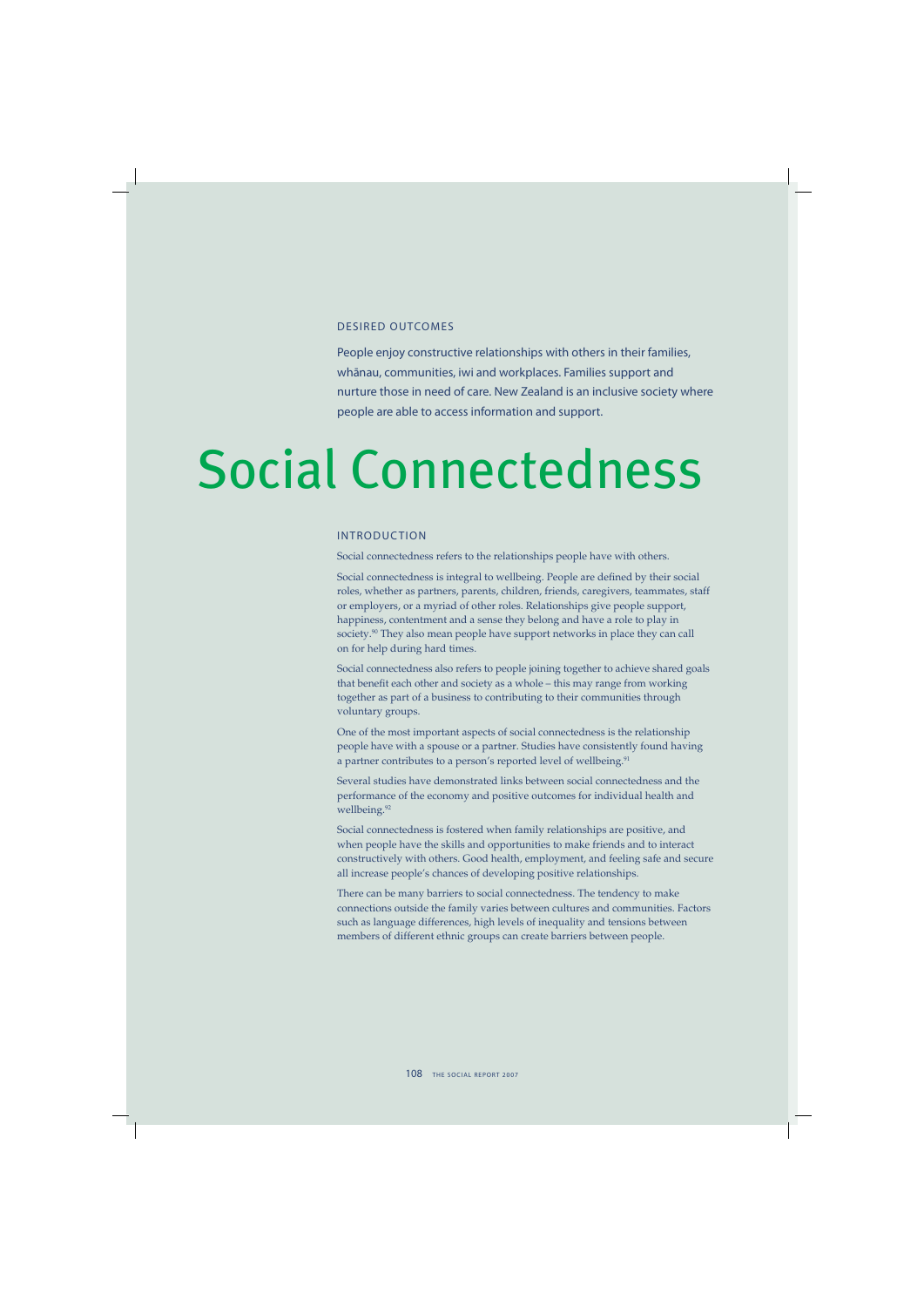WORK PAID V

INDICATORS Five indicators are used to measure New Zealand's levels of social connectedness. These are: telephone and internet access in the home, regular contact with family/friends, trust in others, the proportion of the population experiencing loneliness and contact between young people and their parents.

> Together, the five indicators measure the opportunities for and the actual levels of connection between people, both within their immediate social groups and within the wider community. Access to the internet is significant. It improves people's ability to access information and, as a consequence, it provides more opportunities for people to participate in society. Both the telephone and the internet enable people to keep in touch without seeing each other face to face. This means social connectedness can be maintained when people are in different cities or even in different countries. It also means new social networks can be opened up across geographical boundaries between people who may never have met.

> For most people, social networks centre on family and friends. The second indicator measures the proportion of people who keep in touch with family and friends by having them over for a meal at least once a month.

> Trust in others, the third indicator, measures the extent to which people expect others to act fairly and honestly towards them. High levels of trust enhance wellbeing by facilitating co-operative behaviour among people who otherwise do not know each other. Trust also enhances people's ability to develop positive relationships with others.

The fourth indicator measures levels of loneliness. Feelings of isolation and loneliness undermine overall wellbeing and can be detrimental to people's physical and emotional health, resulting in stress, anxiety or depression.

The final indicator, the proportion of young people who report getting enough time each week with their parents, is a measure of the extent to which people in need of care and nurturing receive that support.

SAFETY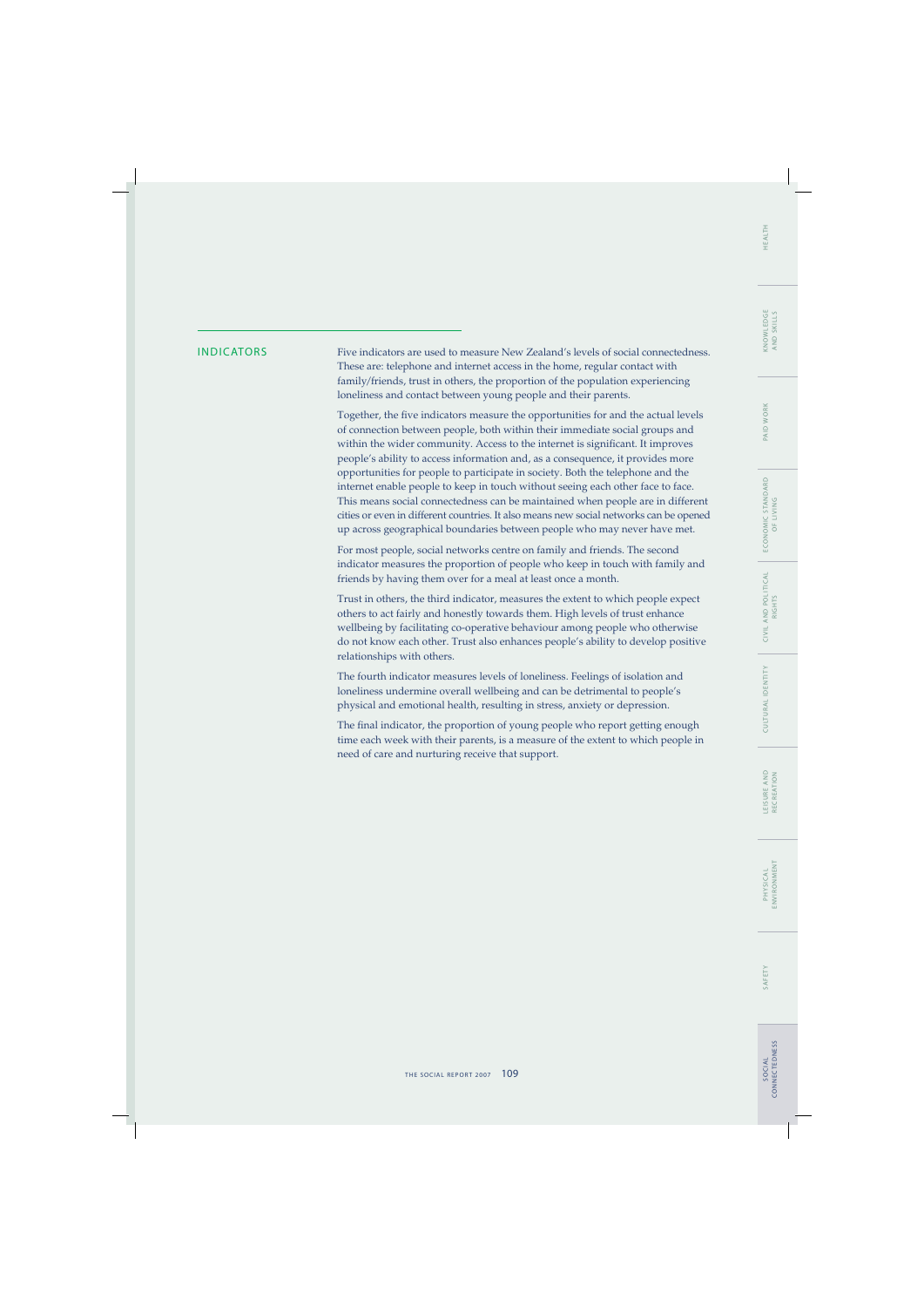## Telephone and internet access in the home

### DEFINITION

The proportion of the population with telephone and internet access in the home, as measured by the New Zealand Living Standards Surveys.

RELEVANCE Being able to communicate and interact easily in the absence of frequent faceto-face contact helps maintain social connectedness. Access to a telephone and access to communication via the internet, especially emails, are particularly relevant as social indicators because mail services are almost universal and fax use is principally by businesses. The internet also makes it easier to access a significant and growing repository of information and knowledge.

CURRENT LEVEL In 2004, 96 percent of households had access to a telephone, a similar proportion<br>AND TRENDS to that in 2000 (97 percent). While there has been little change in telephone access to that in 2000 (97 percent). While there has been little change in telephone access, there has been a big increase in the proportion of the population with internet access at home. In 2004, almost two-thirds of adults (65 percent) had access to the internet, compared with 37 percent in 2000.

### Table SC1.1 **Proportion (%) of the population with telephone and internet access in the home, by population characteristics, 2000 and 2004**

|                                                                                                       | <b>Telephone access</b> |       | <b>Internet access</b> |      |
|-------------------------------------------------------------------------------------------------------|-------------------------|-------|------------------------|------|
|                                                                                                       | 2000                    | 2004  | 2000                   | 2004 |
| <b>Population estimates</b>                                                                           |                         |       |                        |      |
| Total adult population 18 years and over                                                              | 96.6                    | 95.6  | 36.5                   | 65.1 |
| Dependent children                                                                                    | 94.7                    | 91.3  | 38.8                   | 66.0 |
| <b>Age groupings</b>                                                                                  |                         |       |                        |      |
| Adults 18-64 years                                                                                    | 96.2                    | 94.9  | 40.9                   | 70.6 |
| Adults 65 years and over                                                                              | 99.2                    | 99.5  | 11.4                   | 33.6 |
| <b>Economic family ethnicity</b>                                                                      |                         |       |                        |      |
| Māori economic family                                                                                 | 90.4                    | 83.7  | 26.9                   | 45.5 |
| Pacific economic family                                                                               | 82.2                    | 89.0  | 11.0                   | 39.5 |
| European economic family                                                                              | 98.0                    | 96.9  | 36.8                   | 63.1 |
| Other economic family                                                                                 | 98.3                    | 96.4  | 50.5                   | 79.6 |
| <b>Families with dependent children</b>                                                               |                         |       |                        |      |
| One-parent with dependent children                                                                    | 89.3                    | 88.7  | 22.8                   | 50.2 |
| Two parents with dependent children                                                                   | 97.4                    | 94.9  | 46.5                   | 77.7 |
| All families with dependent children                                                                  | 95.1                    | 93.0  | 39.7                   | 69.4 |
| <b>Family employment/income status</b>                                                                |                         |       |                        |      |
| 18-64 year olds, main income earner in<br>full-time employment                                        | 97.7                    | 95.4  | 42.6                   | 73.5 |
| 18-64 year olds, main income earner not in<br>full-time employment                                    | 92.0                    | 92.1  | 32.5                   | 59.0 |
| 65 year olds and over, with employment or other<br>income (in addition to New Zealand Superannuation) | 99.3                    | 100.0 | 20.5                   | 54.2 |
| 65 year olds and over, with little or no other income<br>(in addition to New Zealand Superannuation)  | 98.9                    | 99.1  | 9.1                    | 30.6 |

Sources: Ministry of Social Development (2003b); Ministry of Social Development (2006)

Note: Revisions to the weights of the New Zealand Living Standards 2000 data mean that data in this table will not agree with data published in The Social Report 2005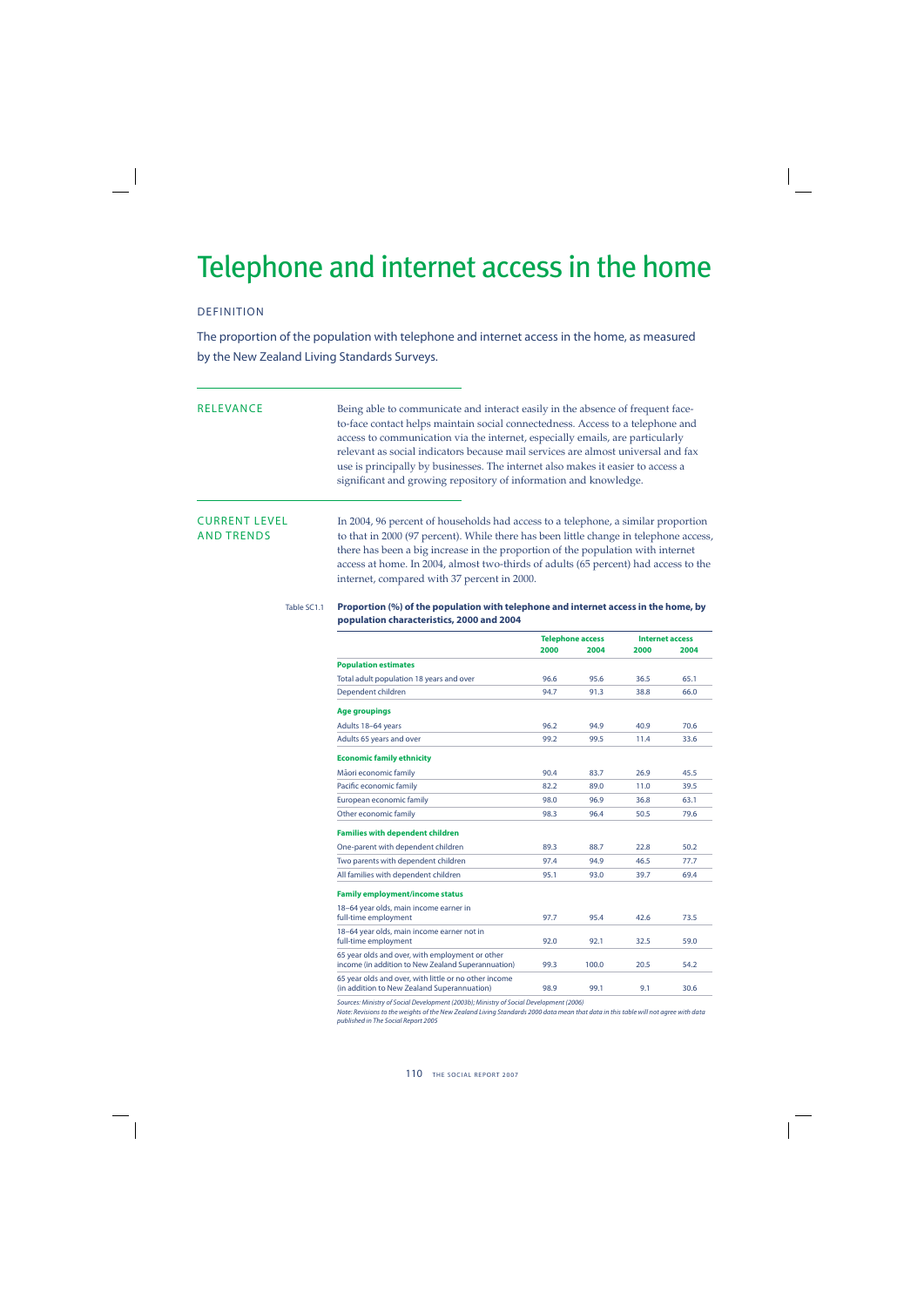| <b>AGE AND</b><br>SOCIO-ECONOMIC<br><b>DIFFERENCES</b> | People aged 65 years and over were more likely than those aged 18–64 years<br>to have a telephone. However, adults under 65 years were more likely to have<br>internet access in their home (71 percent compared with 34 percent for those<br>aged 65 years and over). Older people with no income other than New Zealand<br>Superannuation had the lowest level of internet access in the home (31 percent).<br>However, the fastest growth in internet access levels between 2000 and 2004 was<br>experienced by older people with employment or other income above New Zealand<br>Superannuation (increasing from 21 percent in 2000 to 54 percent in 2004).    |
|--------------------------------------------------------|--------------------------------------------------------------------------------------------------------------------------------------------------------------------------------------------------------------------------------------------------------------------------------------------------------------------------------------------------------------------------------------------------------------------------------------------------------------------------------------------------------------------------------------------------------------------------------------------------------------------------------------------------------------------|
|                                                        | Where the main earner in the family was not in full-time employment, telephone<br>and internet access in the home was lower than average. The difference was<br>particularly striking for internet access (74 percent when the main earner was<br>in full-time employment compared with 59 percent when they were not).                                                                                                                                                                                                                                                                                                                                            |
| <b>ETHNIC DIFFERENCES</b>                              | People living in Pacific economic families (those with any Pacific member) had<br>the lowest level of internet access in the home (39 percent) in 2004. However, they<br>had strong growth in access between 2000 (when only 11 percent had internet<br>access) and 2004. People living in European and Other economic families<br>experienced similar growth rates. People living in Māori economic families had<br>the lowest rate of growth in internet access. Twenty-seven percent had access in<br>2000 and 45 percent in 2004. The highest level of internet access in the home in<br>2004 was among people living in Other economic families (80 percent). |
|                                                        | Telephone access rates in 2004 were lowest among people living in Māori economic<br>families (84 percent) and highest in European economic families (97 percent).<br>Between 2000 and 2004, levels of telephone access dropped slightly in all<br>economic family types except Pacific, where the rate rose from 82 percent to<br>89 percent over the period.                                                                                                                                                                                                                                                                                                      |
| <b>DIFFERENCES</b><br><b>BY FAMILY TYPE</b>            | Overall, families with dependent children were more likely than average to have<br>internet access in the home. However, sole-parent families were less likely than<br>two-parent families to have either internet access or a telephone (50 percent<br>compared to 78 percent for internet access and 89 percent compared to 95 percent<br>for a telephone).                                                                                                                                                                                                                                                                                                      |
| INTERNATIONAL<br><b>COMPARISON</b>                     | New Zealand compares relatively favourably with other countries for internet<br>access, with 61 percent of households having access to the internet in 2006.<br>New Zealand ranked tenth out of 30 OECD countries and above the OECD median<br>of 54 percent, based on data for the years 2003–2006. New Zealand ranked about<br>the same as Canada (60 percent in 2004), above Australia (56 percent in 2004), the<br>United Kingdom (56 percent in 2005) and the United States (55 percent in 2003). <sup>93</sup>                                                                                                                                               |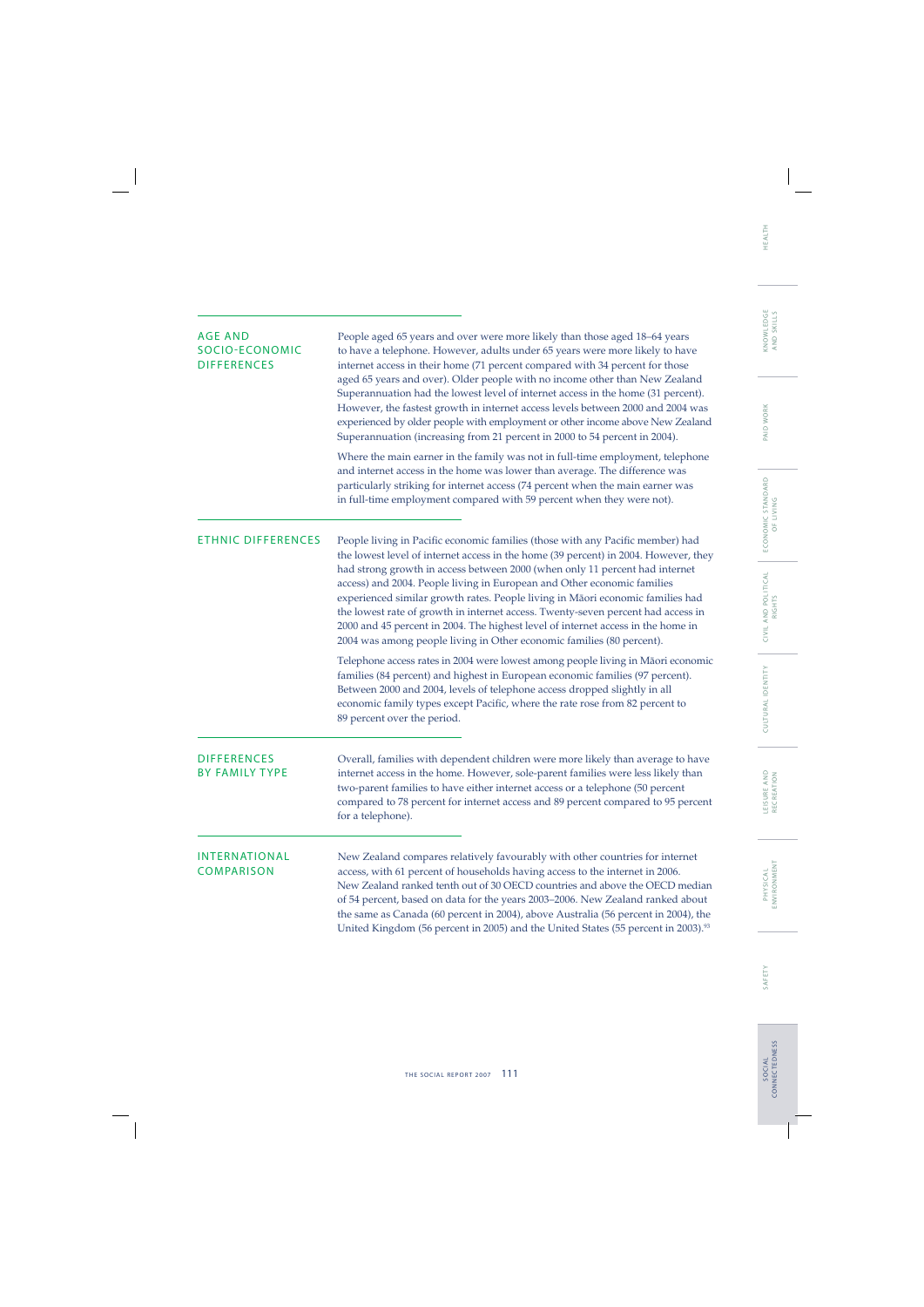## Regular contact with family/friends

## DEFINITION

The proportion of the population who had family or friends over for a meal at least once a month, as measured by the New Zealand Living Standards Surveys.

| RELEVANCE                                 | The extent to which people are in regular contact with family and friends is an<br>important reflection of social connectedness.                                                                                            |
|-------------------------------------------|-----------------------------------------------------------------------------------------------------------------------------------------------------------------------------------------------------------------------------|
| <b>CURRENT LEVEL</b><br><b>AND TRENDS</b> | Seventy percent of adults aged 18 years and over had friends or family over for a<br>meal at least once a month in 2004. This was about the same level as in 2000 when<br>69 percent had family or friends over for a meal. |

### Table SC2.1 **Proportion (%) of the population having family/friends over for a meal, by population characteristics, 2000 and 2004**

|                                                                                              | <b>Have family/friends over</b><br>for a meal |      |
|----------------------------------------------------------------------------------------------|-----------------------------------------------|------|
|                                                                                              | 2000                                          | 2004 |
| <b>Population estimates</b>                                                                  |                                               |      |
| Total population aged 18 and over                                                            | 68.6                                          | 70.0 |
| <b>Age groupings</b>                                                                         |                                               |      |
| Adults aged 18-64 years                                                                      | 70.0                                          | 71.1 |
| Adults 65 years and over                                                                     | 60.2                                          | 63.7 |
| <b>Economic family ethnicity</b>                                                             |                                               |      |
| Māori economic family                                                                        | 70.2                                          | 73.3 |
| Pacific economic family                                                                      | 79.5                                          | 69.9 |
| European economic family                                                                     | 65.8                                          | 65.8 |
| Other economic family                                                                        | 68.2                                          | 78.0 |
| <b>Families with dependent children</b>                                                      |                                               |      |
| One-parent with dependent children                                                           | 64.8                                          | 64.8 |
| Two parents with dependent children                                                          | 70.8                                          | 73.4 |
| All families with dependent children                                                         | 69.1                                          | 70.8 |
| <b>Family employment/income status</b>                                                       |                                               |      |
| 18-64 year olds, main income earner in full-time employment                                  | 69.4                                          | 72.4 |
| 18-64 year olds, main income earner not in full-time employment                              | 67.7                                          | 62.9 |
| 65 year olds and over, with employment or other income<br>(above New Zealand Superannuation) | 75.3                                          | 79.7 |
| 65 year olds and over, with little or no other income<br>(above New Zealand Superannuation)  | 56.5                                          | 61.8 |

Sources: Ministry of Social Development (2003b); Ministry of Social Development (2006)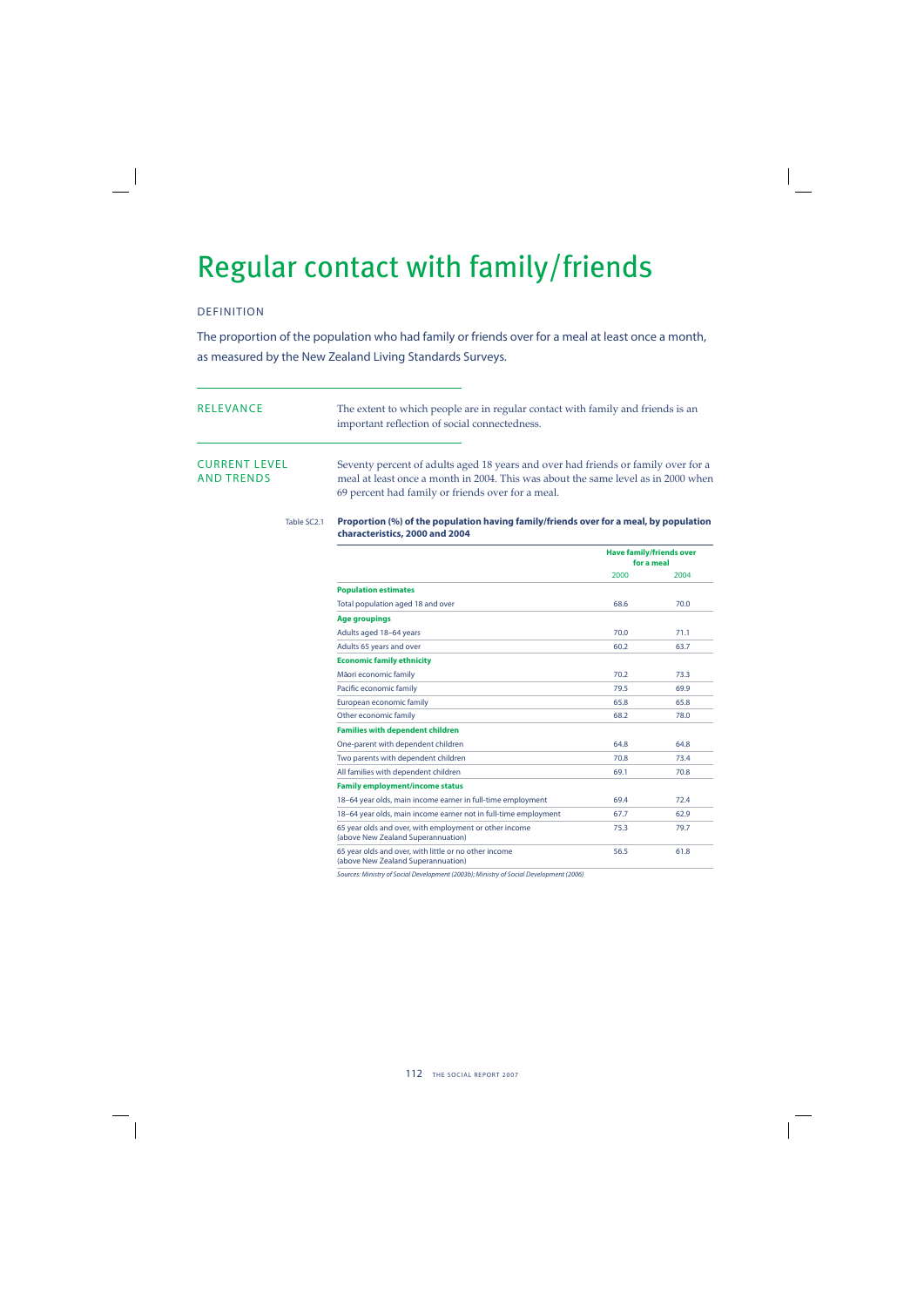| AGE AND<br><b>SOCIO-ECONOMIC</b><br><b>DIFFERENCES</b> | People aged 65 years and over who had employment income or other income<br>in addition to New Zealand Superannuation were the group most likely to have<br>friends or family over for a meal (80 percent). In contrast, those in the same age<br>group with little income above New Zealand Superannuation were the least likely<br>to have people over for a meal (62 percent). Similarly, among adults under 65 years,<br>families where the main earner in the family was not in full-time employment<br>were less likely than those with the main earner in full-time employment to have<br>people over for dinner (63 percent compared with 72 percent).                                                                       |
|--------------------------------------------------------|-------------------------------------------------------------------------------------------------------------------------------------------------------------------------------------------------------------------------------------------------------------------------------------------------------------------------------------------------------------------------------------------------------------------------------------------------------------------------------------------------------------------------------------------------------------------------------------------------------------------------------------------------------------------------------------------------------------------------------------|
| <b>ETHNIC DIFFERENCES</b>                              | According to the 2004 New Zealand Living Standards Survey, people living in<br>Other economic families were the most likely to have friends or family over for a<br>meal at least once a month (78 percent). Māori were also slightly more likely than<br>average to do this (73 percent). Those living in European families had below-<br>average levels of having people over for a meal (66 percent), while Pacific families<br>had average levels (70 percent). Between 2000 and 2004, the biggest increase in<br>the proportion of families having friends or family over for a meal was among<br>Other families (up 10 percentage points) and the biggest decrease was among<br>Pacific families (down 10 percentage points). |
| <b>DIFFERENCES BY</b><br><b>FAMILY TYPE</b>            | Sole-parent families were less likely than two-parent families to have friends or<br>family over for a meal (65 percent compared to 73 percent). Two-parent families<br>were slightly more likely to have friends or family over for a meal in 2004 than in<br>2000, but there was no change for sole-parent families.                                                                                                                                                                                                                                                                                                                                                                                                              |

÷,

SAFETY

SOCIAL<br>CONNECTEDNESS CONNECTEDNESS S O C I A L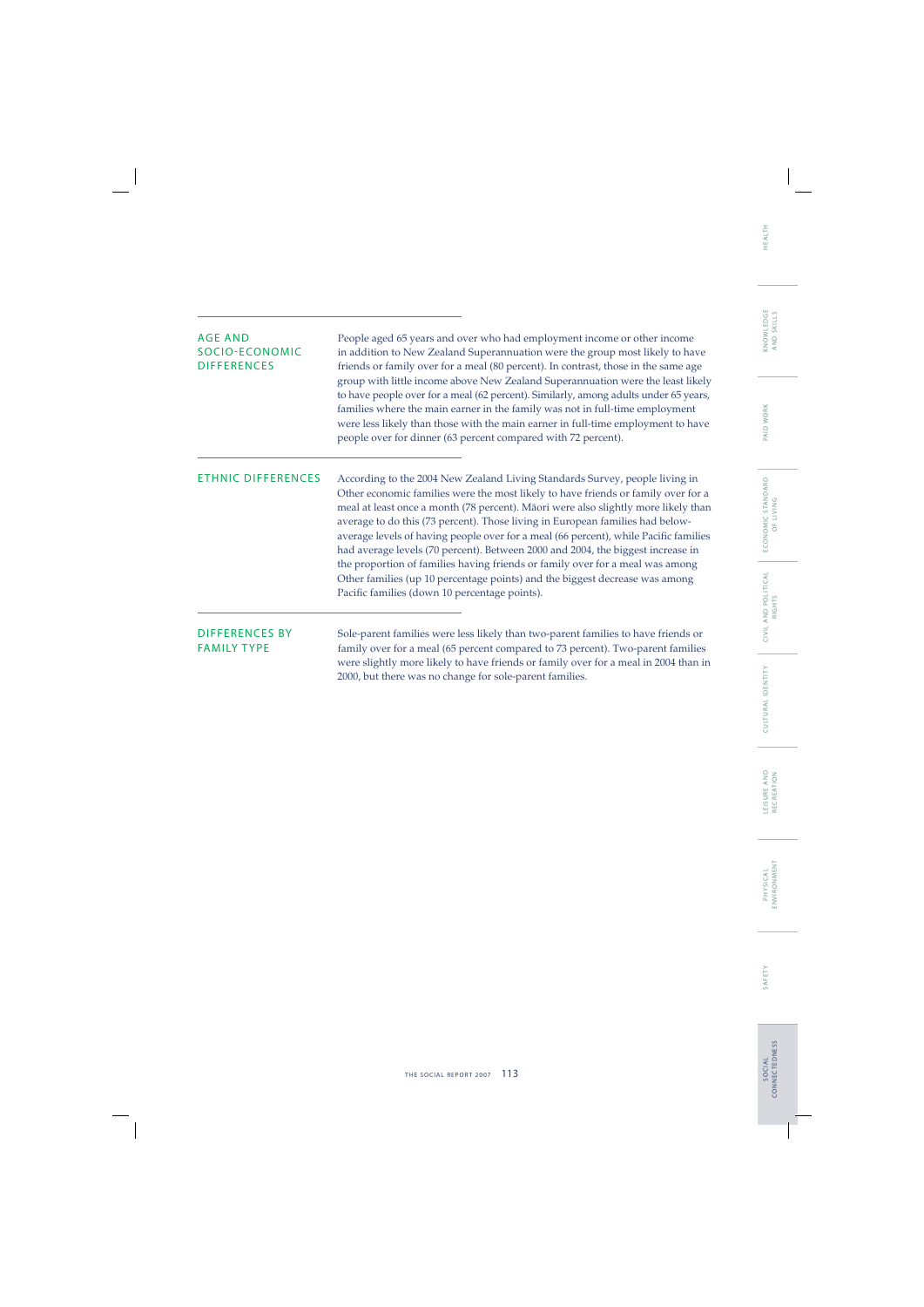## Trust in others

## DEFINITION

The proportion of the population aged 15 years and over reporting people can "almost always" or "usually" be trusted, as reported in the Quality of Life Survey 2006.

## RELEVANCE Trust in others is an important indicator of how people feel about members of their community. High levels of trust facilitate co-operative behaviour among people and contribute to people's ability to develop positive relationships with others.

CURRENT LEVEL In 2006, 76 percent of New Zealanders said they believed people can be trusted, with 18 percent reporting people can almost always be trusted and 58 percent reporting people can usually be trusted.





Source: Quality of Life Survey 2006

## AGE AND The proportion of those reporting people can be trusted was similar for males<br>SEX DIFFERENCES (75 percent) and females (76 percent). Nineteen percent of males and 17 percent (75 percent) and females (76 percent). Nineteen percent of males and 17 percent of females agreed people can almost always be trusted and 56 percent of males and 59 percent of females responded people can usually be trusted. Those reporting that people can almost always or usually be trusted ranged from 72 percent at ages 15–24 years to 78 percent for 50–64 year olds. ETHNIC DIFFERENCES People in the European and Other (excluding Asian) ethnic groups reported a slightly higher level of trust in people (each 77 percent) than Mäori (72 percent). Asian and Pacific peoples had the lowest proportions who felt people could be trusted (68 percent and 67 percent, respectively).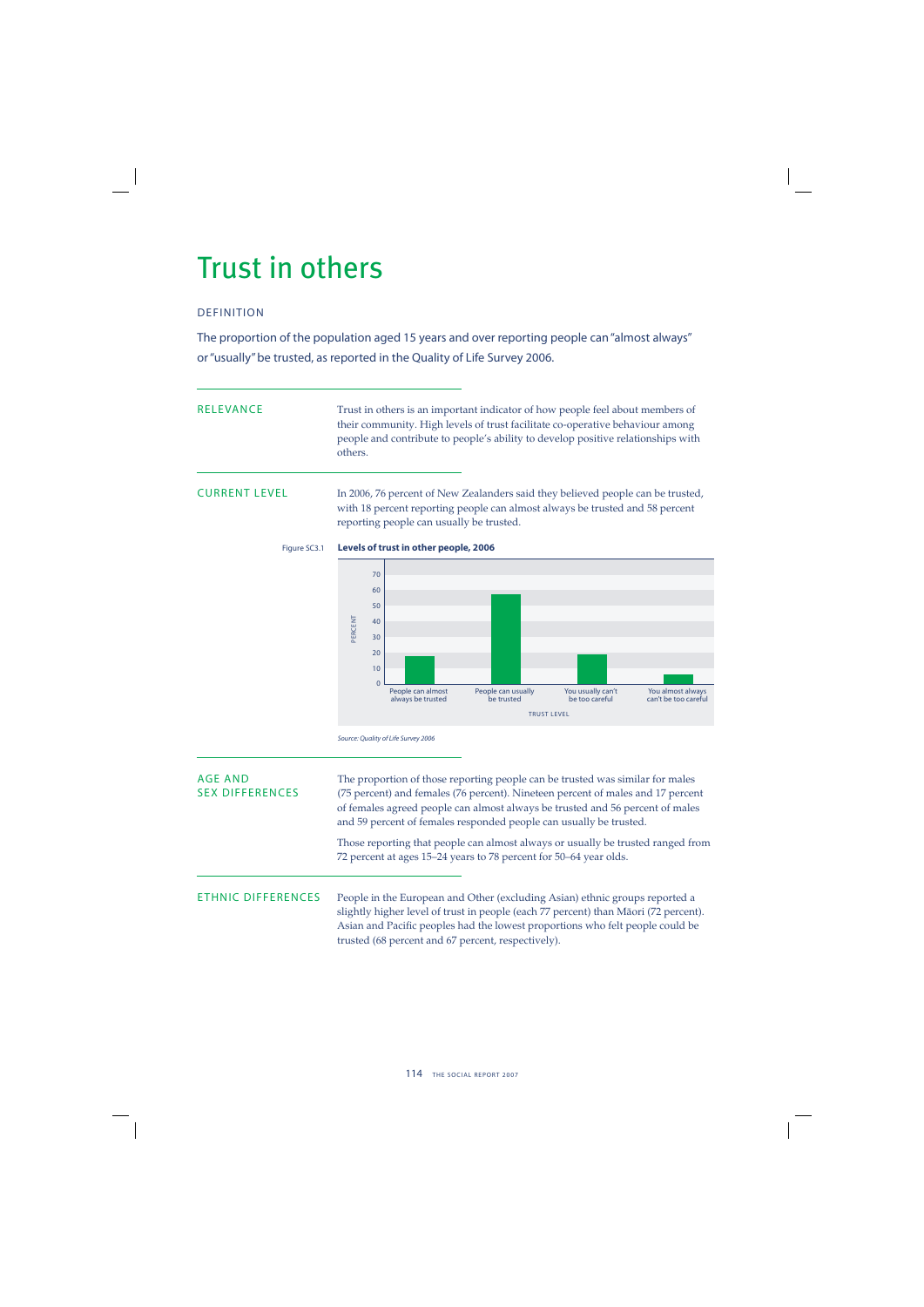### Figure SC3.2 **Proportion of people reporting that people can almost always or usually be trusted, by ethnic group, 2006**



SOCIO-ECONOMIC Across all income levels, a majority of New Zealanders indicated people could<br>DIFFERENCES almost always or usually be trusted. Reported trust increased with personal almost always or usually be trusted. Reported trust increased with personal income level. People with incomes over \$70,000 reported the highest overall level of trust (82 percent), while people with incomes of \$20,000 or less reported the lowest level (74 percent).



ANNUAL PERSONAL INCOME (\$)

 $$30,001$ –\$50,000

\$50,001  $-570,000$  \$70,001 or more

## Figure SC3.3 **Proportion of people reporting that people can almost always or usually be trusted,**

Source: Quality of Life Survey 2006

\$20,000 or less

10  $\Omega$ 

REGIONAL DIFFERENCES Across all New Zealand's largest cities, a majority of New Zealanders indicated people could almost always or usually be trusted. Reported levels of trust were highest in Wellington and Dunedin (both 84 percent) and lowest in Waitakere (66 percent) and Manukau (68 percent).

\$20,001  $-530,000$ 

INTERNATIONAL New Zealanders' level of trust in other people in 2004 compares well with those<br>COMPARISON of people in European Union countries in 2005, and to that of people in Canada of people in European Union countries in 2005, and to that of people in Canada in 2003. New Zealand had the seventh highest reported level of trust in other people (almost always trust or usually trust) out of 25 OECD countries.<sup>94</sup> New Zealand's reported level of trust in other people (69 percent) is above the OECD median of 56 percent. Norway had the highest reported level of trust in people (87 percent) followed by Denmark and Sweden (both 84 percent). Canada (53 percent) and the United Kingdom (55 percent) reported lower levels of trust in other people than New Zealand.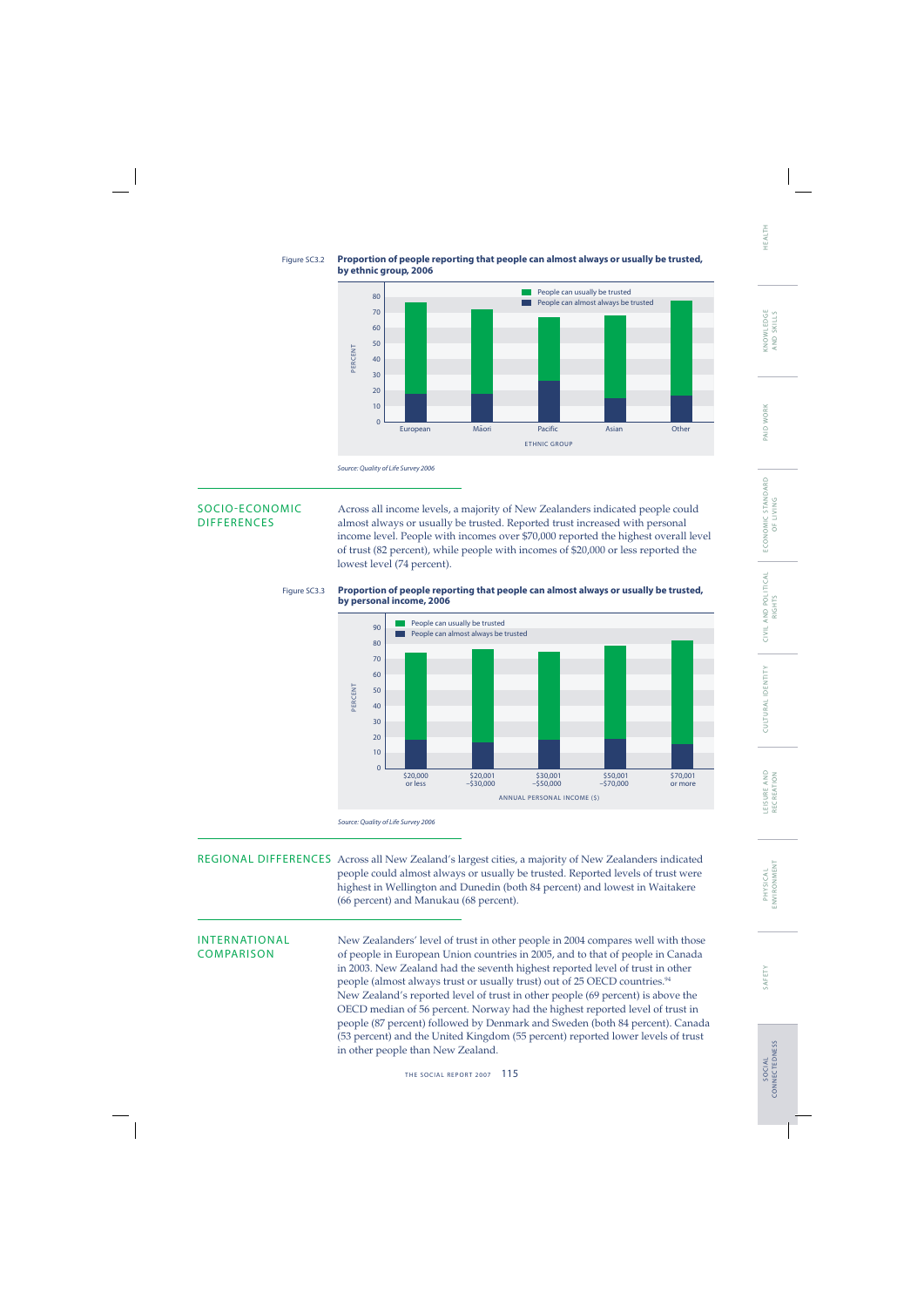## Loneliness

## DEFINITION

The proportion of people aged 15 years and over who reported feeling isolated or lonely "sometimes", "most of the time" or "always" during the previous 12 months, in the Quality of Life Survey 2006.

RELEVANCE Social contact is fundamentally important to people: humans are social creatures. Self-assessed loneliness is a proxy indicator of whether people are happy with the amount and quality of social contact they have. As well as being an undesirable state in itself, loneliness may also contribute to poor outcomes in other areas, including adverse health problems such as stress, anxiety or depression.

CURRENT LEVEL In 2006, 18 percent of New Zealanders reported feeling lonely during the last 12 months. Fifteen percent said they felt lonely sometimes, 2 percent said they were lonely most of the time and fewer than 1 percent said they always felt lonely. Feelings of isolation or loneliness are strongly associated with self-rated quality of life. Those who rated their quality of life as "extremely good" or "good" were far less likely to have felt isolated in the past 12 months (8 percent and 19 percent, respectively) than those who rated their quality of life as "poor" (60 percent).95





Source: Quality of Life Survey 2006

AGE DIFFERENCES Loneliness is most prevalent among people aged 15–24 years, followed by those aged 25–49 years. Twenty-five percent of 15–24 year olds and 17 percent of those aged 25–49 years reported feeling lonely sometimes, most of the time, or always. Levels of loneliness were lower among those aged 50–64 years and 65 years and over (both 15 percent).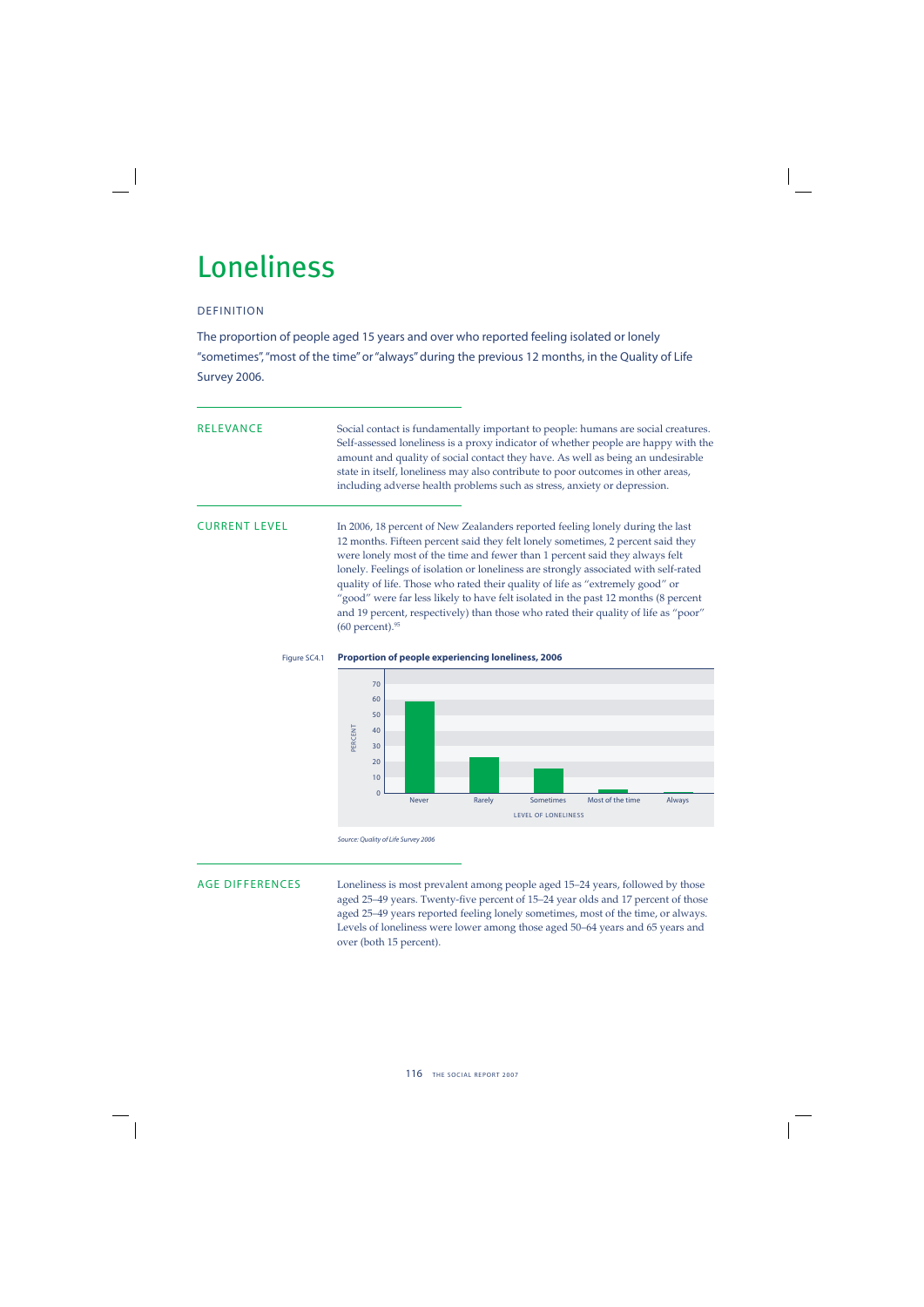Figure SC4.2 **Proportion of people experiencing loneliness, by age, 2006**



## SEX DIFFERENCES Females (20 percent) were more likely than males (16 percent) to have reported feeling lonely during the last 12 months. Seventeen percent of females said they were lonely sometimes compared to 14 percent of males.

ETHNIC DIFFERENCES Europeans reported the lowest rate of loneliness with 16 percent reporting they were lonely sometimes, most of the time or always. Eighteen percent of Mäori, 22 percent of people in the Other (excluding Asian) ethnic group and 23 percent of Pacific peoples reported they were sometimes, most of the time or always lonely. Asian peoples (27 percent) reported the highest rates of loneliness.

SOCIO-ECONOMIC Experiencing loneliness declines as personal income rises. People with personal<br>DIFFERENCES incomes of \$20.000 or less reported higher rates of loneliness than people with incomes of \$20,000 or less reported higher rates of loneliness than people with higher incomes: 24 percent said they felt lonely sometimes, most of the time or always in the past 12 months. This compares with a loneliness rate of 7 percent for those with a personal income over \$70,000.



REGIONAL DIFFERENCES People living in Manukau City had the highest reported incidence of loneliness with 21 percent reporting they felt lonely sometimes, most of the time or always. Those living in Dunedin had the lowest reported incidence of loneliness (12 percent).

CIVIL AND POLITICAL<br>RIGHTS

E CO N O M I C S TA N DA R D OF LIVING

ECONOMIC STANDARD<br>OF LIVING

PAID WORK KNOWLEDGE

PAID WORK

AND SKILLS

KNOWLEDGE<br>AND SKILLS

## HEALTH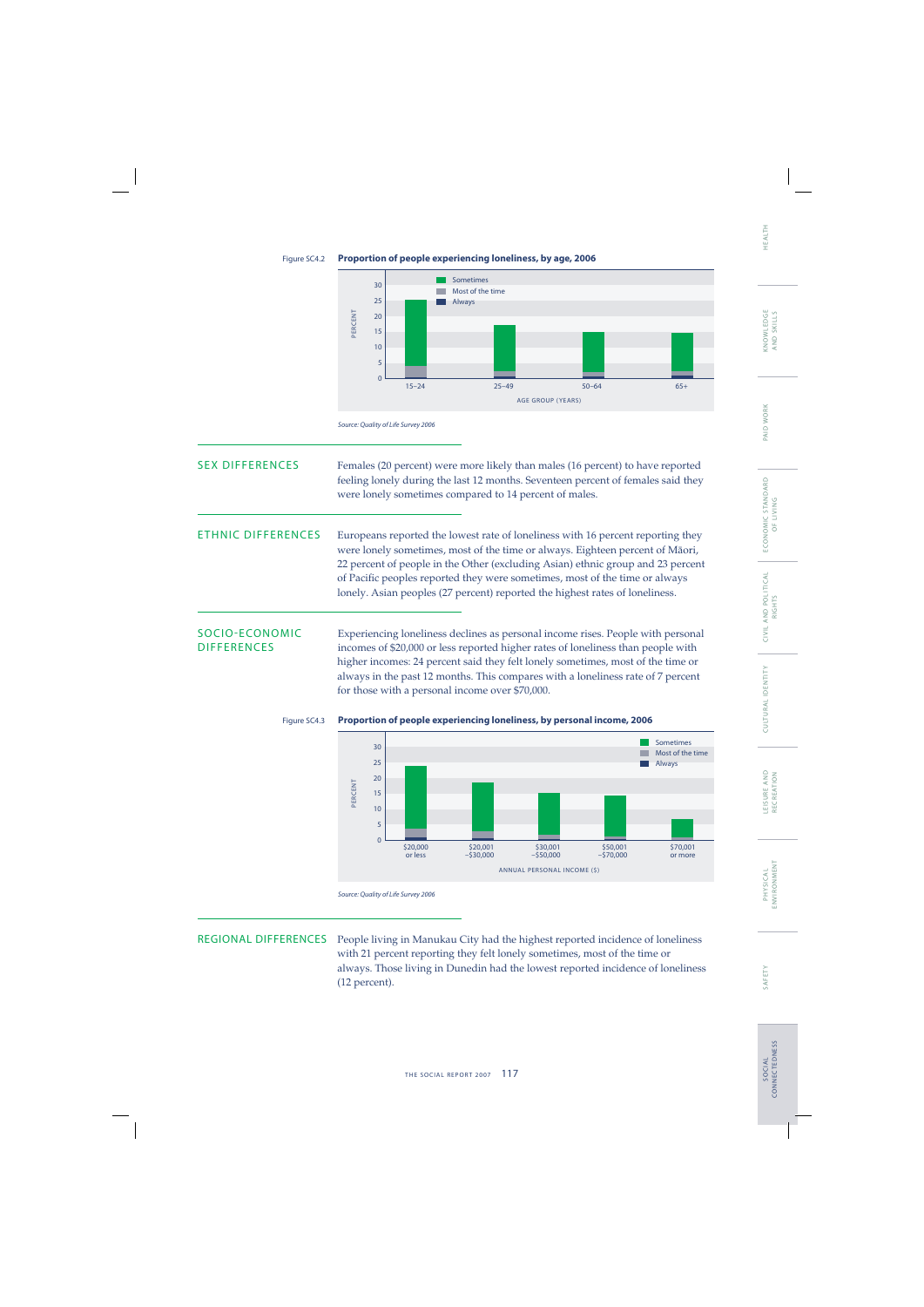## Contact between young people and their parents

## DEFINITION

The proportion of secondary school students aged 12–18 years who were able to spend enough time with Mum and/or Dad (or someone who acts as Mum and/or Dad) most weeks, as reported in Youth2000 – New Zealand Youth: A Profile of their Health and Wellbeing.

RELEVANCE Healthy relationships are built through both the quantity and quality of time spent together. Young people having enough time with their parents is a proxy indicator of the extent to which those in need of care and nurturing receive appropriate support.

CURRENT LEVEL In 2001, 63 percent of male secondary school students and 61 percent of female secondary school students reported that most weeks they were able to spend enough time with at least one parent.





Source: Adolescent Health Research Group (2003a)